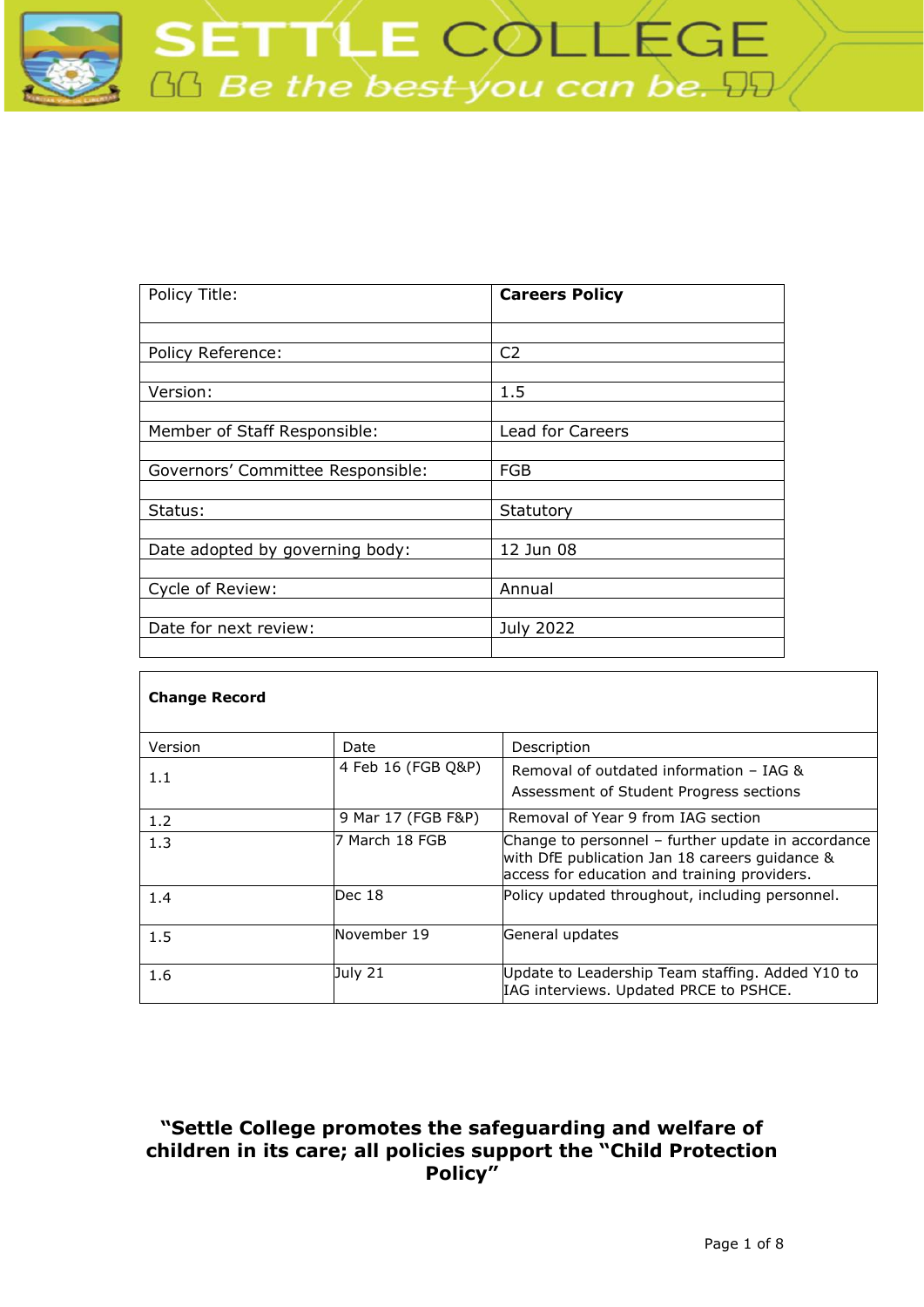

# **CAREERS POLICY**

This Policy is based on the DfE careers guidance and access for education and training providers, statutory guidance for governing bodies, leaders and school staff, dated October 2018.

# **Purpose of Careers Guidance**

We recognise that effective careers guidance contributes to raising aspirations, improving motivation and overcoming barriers to success. Our College has a critical role to play in preparing our young people for the next stage of their education or training and beyond. Our expectations are high, including for our most vulnerable and those with special educational needs and disabilities, so that every student is challenged appropriately and acquires the knowledge, skills and attitudes for lifelong learning and that employer's value. This will help every young person to realise their potential and enhance their employability.

Careers Skills: - We recognise the importance of developing the careers skills of our young people through our provision for Careers Guidance. We believe that young people need career skills to manage their own careers and to contribute to the well-being of themselves, their families, the communities and the wider society of which they are a part and the environment and the economy. The College's careers provision, therefore, needs to help students to develop their self-efficacy, raise their aspirations, carry out career exploration, become more adaptable and resilient, make decisions and transitions, be more enterprising and be able to present themselves well in applications and interviews.

Employability Skills: - We recognise the importance of employability skills -the 'transferable skills' needed by an individual to make them 'employable'. The top 10 skills that employers want and seek in potential employees (ref STEMNET, Science, Technology, Engineering and Mathematics Network, working with a range of UK companies) are:

- 1. Communication and interpersonal skills
- 2. Problem solving skills
- 3. Using your initiative and being self-motivated
- 4. Organisational skills
- 5. Working under pressure and to deadlines
- 6. Team working
- 7. Ability to learn and adapt
- 8. Numeracy
- 9. Valuing diversity and difference
- 10. Negotiation Skills

# **Statutory Responsibilities of the Governing Body**

The statutory duty requires the governing body to ensure that all registered students at the College are provided with independent<sup>1</sup> careers guidance from Year 8 (12-13 year olds) to Year 13 (17-18 year olds).

The governing body must ensure that the independent careers guidance provided:

- $\bullet$  Is presented in an impartial<sup>2</sup> manner
- Includes information on the range of education or training options, including apprenticeships and other vocational pathways
- Is guidance that the person giving it considers will promote the best interests of the student to whom it is given.

<sup>&</sup>lt;sup>1</sup> Independent is defined as external to the school. External sources of careers guidance and inspiration could include employer visits, mentoring, website, telephone and helpline access. Taken together, these external sources could include information on the range of education and training options, including apprenticeships.

<sup>&</sup>lt;sup>2</sup> Impartial is defined as showing no bias or favouritism towards a particular education or work option.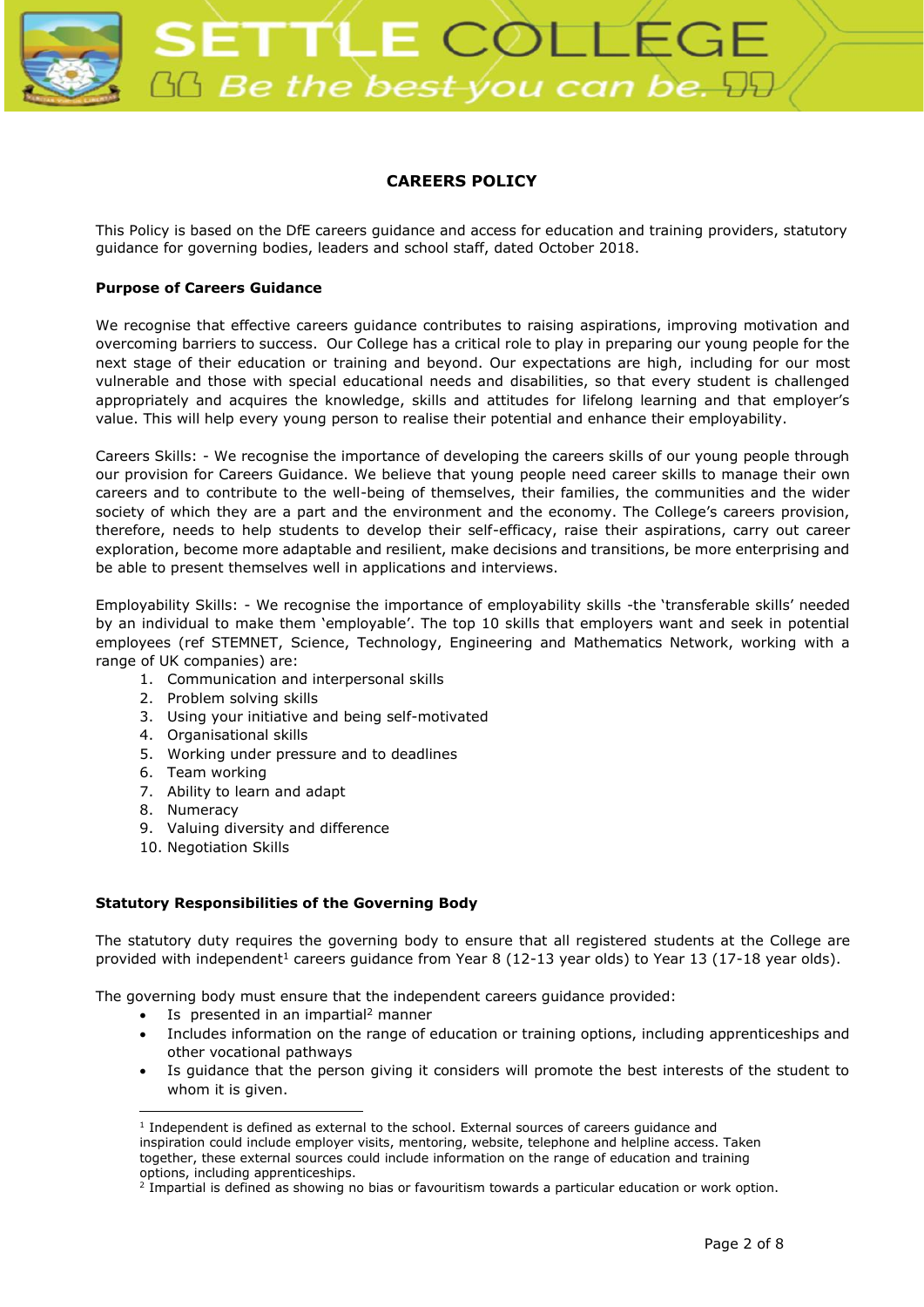

The Technical and Further Education Act 2017 inserts 42B into the Education Act 1997 and came into force on 2<sup>nd</sup> January 2018. The new requires the proprietor of all schools and academies to ensure that there is an opportunity for a range of education and training providers to access all pupils in year 8 to year 13 for the purpose of informing them about approved technical education qualifications and apprenticeships. This needs to be in line with the Gatsby Benchmarks to ensure they are met by 2020.

The proprietor must prepare a policy statement setting out the circumstances in which education and training providers will be given access to pupils, and to ensure that this is followed. The policy statement must include:

- any procedural requirements in relation to requests for access
- ground for granting and refusing requests for access
- details of premises and facilities to be provided in person who is given access

# **Non Statutory Responsibility of the Governing Body**

For all students in Year 7 to receive the same as the above.

## **Duty to participate in education or training after 16**

The Government has raised the participation age (RPA) so that all young people in England are now required to continue in education or training beyond the age of 16. Young people who left Year 11 in summer 2013 are expected to remain in education or training for a further year after the compulsory College leaving age and students starting Year 11 or below in September 2013 will need to continue until their 18th birthday. The College recognises that young people need to be clear about the duty and what it means for them. In particular students must be clear that young people are not required to stay in College; that they can choose how to participate which might be through:

- Full time study in a school, College or training provider;
- An apprenticeship, traineeship or supported internship;
- Full time work or volunteering (20 hours or more) combined with part time accredited study.

## **Working with the Local Authority**

The Education Act 2011 and the new statutory guidance require us as a College to work with North Yorkshire local authority to provide data on our students' destinations. There are three sets of data that are reported annually to the DfE: Intended Destinations, September Guarantee and the Activity Survey.

We also recognise our statutory duty to work with North Yorkshire local authority to support our more vulnerable young people including those with special educational needs, and those who are disengaged or at risk of disengaging.

## **Careers Guidance Provision**

We deliver a Careers programme, which reflects the recommendations of the Gatsby Benchmarks:

'Good career guidance is critical if young people are to raise their aspirations and capitalise on the opportunities available to them.'

'Every young person needs high-quality career guidance to make informed decisions about their future.

## **The Gatsby benchmarks of Good Career Guidance are:**

1. A stable careers programme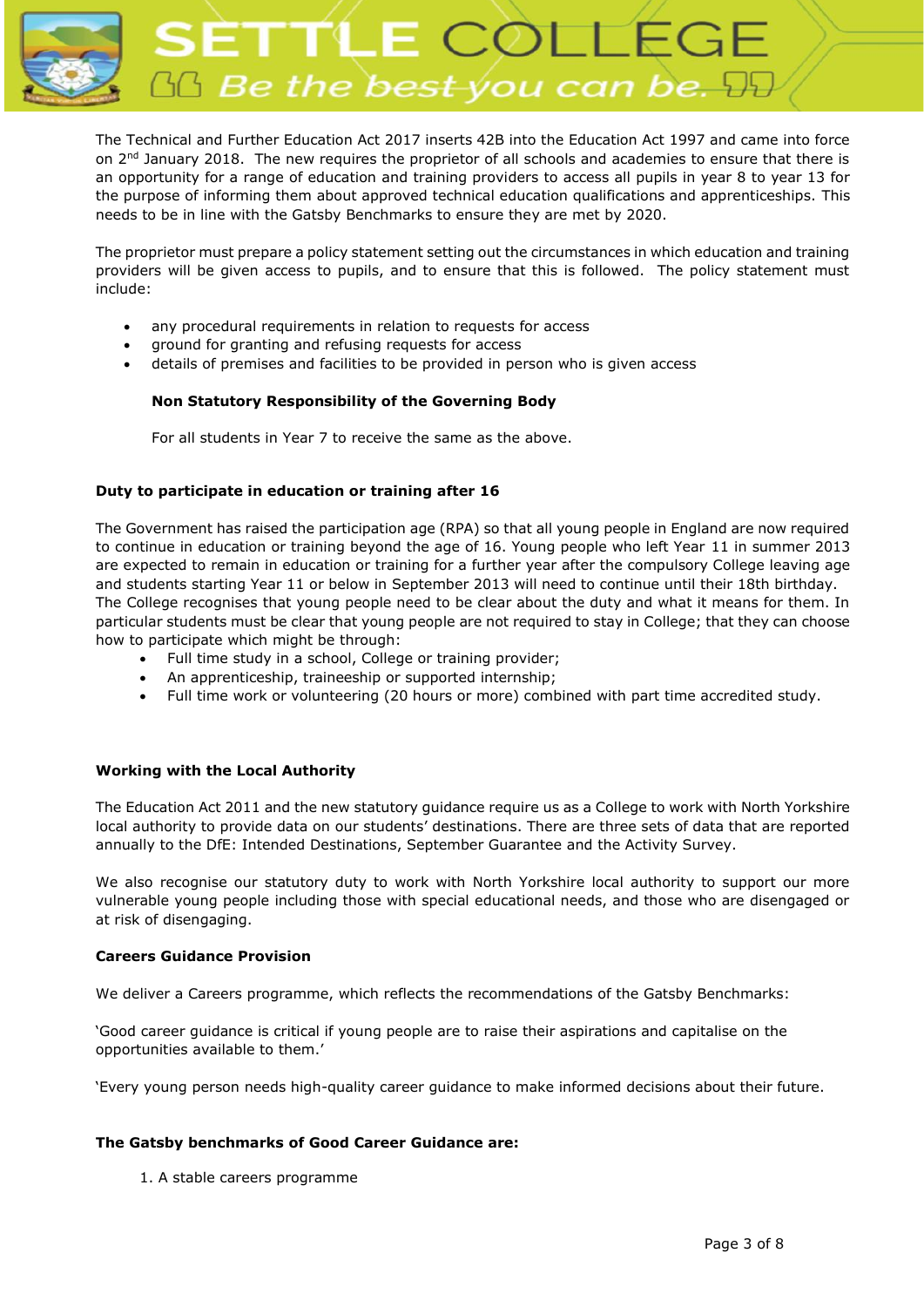

# ETTLE COLLE  $36$  Be the best you can be.  $95$

- 2. Learning from career and labour market information
- 3. Addressing the needs of each pupil
- 4. Linking curriculum learning to careers
- 5. Encounters with employers and employees
- 6. Experiences of workplaces
- 7. Encounters with further and higher education
- 8. Personal guidance

# **Careers Education**

Our Personal Development Year 7-11 curriculum has specific units of work, with identified learning objectives, outcomes and related activities.

Year 7 students will:

- know what opportunities are open to them and what will support or hinder them in making the best of these
- explain what is meant by a career and give examples from people they know
- recognise and challenge stereotypes that may limit their career choices and aspirations
- describe their personal aspirations, skills and qualities

Year 8 students will:

- explain where and how to get different sources of information, including labour market information and use it to inform their future plans
- assess personal risks which may affect their employability and lifestyle
- understand the range of 14-19 pathways and the importance of achieving qualifications
- describe their personal learning targets
- state examples of different types of work: voluntary, employment, self-employment

# Year 9 Students will:

- discuss options career pathways including further education, apprenticeships and universities
- complete an enterprise project "World Challenge"
- attend STEM workshop
- Complete a financial capability qualification

Year 10 students will:

- understand how businesses plan their finances to make a profit
- understand how competition regulates business and encourages enterprise
- understand how and when governments exercise control over business and enterprise
- identify their enterprising skills and know how I can develop them
- take part in a 2 week work experience block

## Year 11 students will:

- access information about post 16 learning options and progression routes
- identify how well they are prepared for post 16 transition
- describe the changing patterns of employment local, national, global and their impact on their career plans
- articulate their personal aspirations
- access good impartial information and guidance
- assess the relevance and reliability of information and quidance
- understand how their experiences and achievements play a part in their future plans.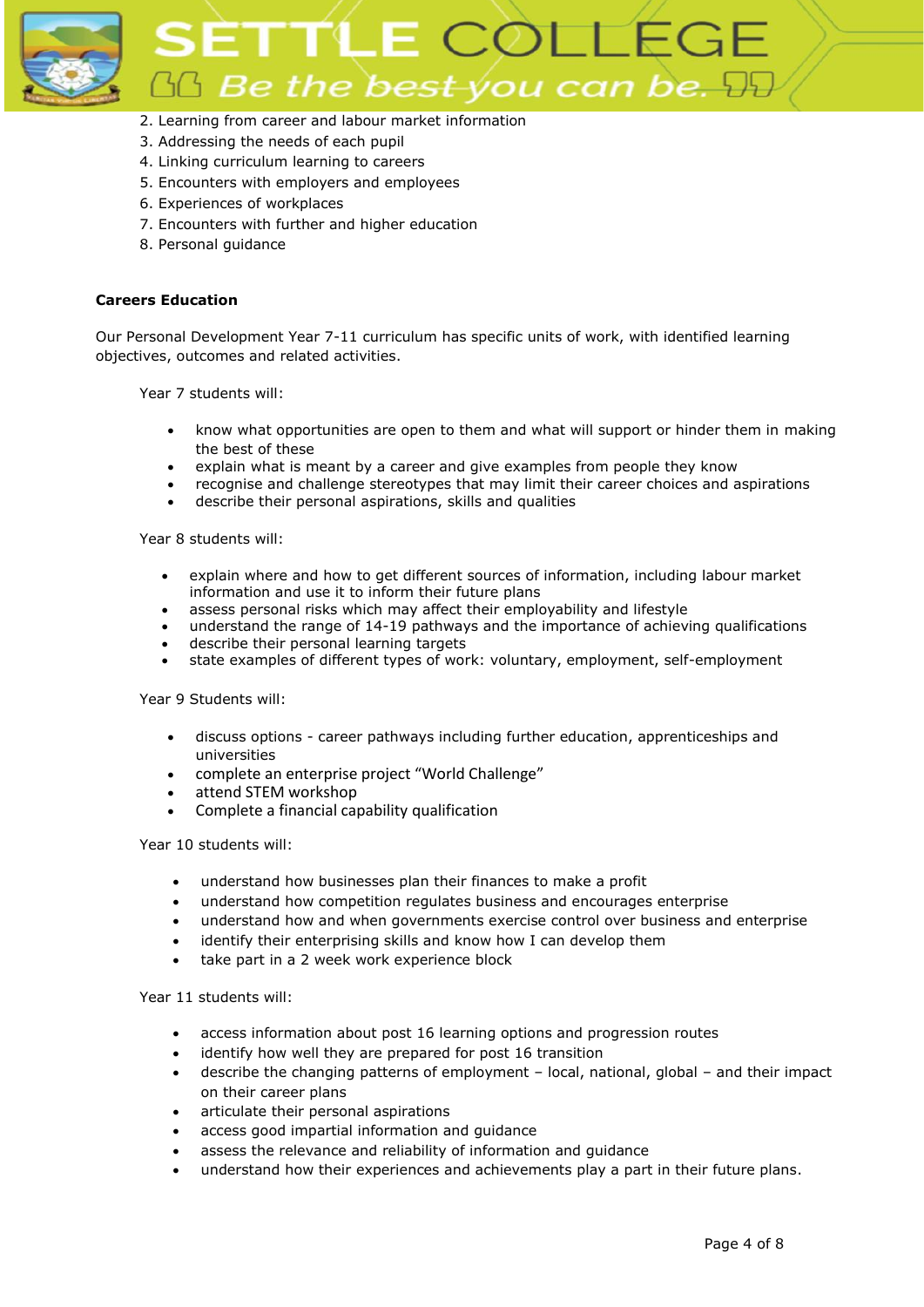

- Be offered a careers interview/ quidance
- Take part in post 16 one to one interviews

## Year 12 students will:

- prepare for UCAS and post 18 planning
- understand interview success and finding employment
- identify some possible routes to their chosen career
- complete 1 weeks work experience

Year 13 students will:

- prepare UCAS applications and personal statements
- have the opportunity to complete an extended project
- participate in further work experience
- attend UCAS week, visiting universities and taster days

In addition each curriculum area identifies careers education elements and includes these in lesson planning

- Schemes of work recognise the importance of Careers education
- Lesson plans include work related learning opportunities
- Departments display subject links to occupations and progression

The College uses the North Yorkshire Key Stage 3 and 4 PSHCE entitlement framework and the ACEG Framework for Careers and Work Related Education to guide its provision.

## **GCSE English and Mathematics**

Through our Careers Guidance we highlight to students that if they do not achieve a grade 4 or better in GCSE maths or English by the end of key stage 4 they will be required to carry on studying these – at College or as an apprentice – as no institution will receive public funding to teach them up to the age of 19 unless they continue to work towards achieving Level 2 in Maths and English. This is because of the vital importance and powerful labour market value of a good GCSE in Maths and English.

# **STEM (Science, Technology, Engineering and Maths)**

We work to ensure that students understand that a wide range of career choices require good knowledge of Maths and the Sciences. We aim to expose students to a diverse selection of professionals from varying occupations which require STEM subjects, and emphasise in particular the opportunities created for girls and boys who choose Science subjects at College. We recognise that there is a need to do this for girls, in particular, who are statistically much more likely than boys to risk limiting their careers by dropping STEM subjects at an early age.

## **Careers Impartial Advice and Guidance (IAG)**

- In our College students are given the opportunity to explore career ideas through face to face discussions with a range of people including role models and inspiring individuals, alumni from universities and Colleges, mentors and coaches.
- Independent and impartial careers information, advice and guidance can be accessed by any student on request.
- All students have the opportunity to receive at least one face-to-face careers interview with a level 6 trained careers adviser.
- All students receive a face-to-face interview at key decision making points during their education (Years 10, 11, 12 and 13) to inform progression and are made aware of all available learning pathways open to them.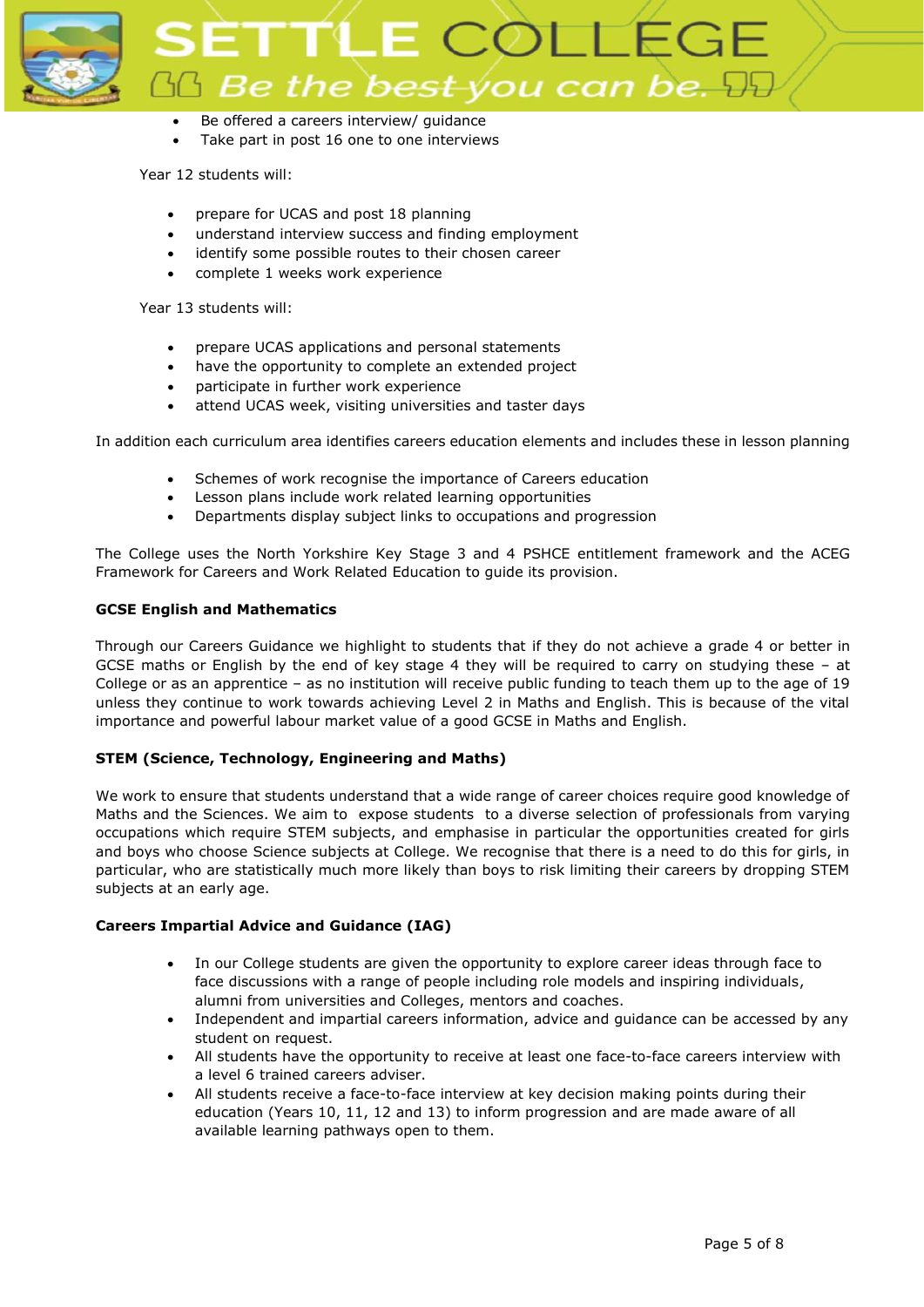

LE COLLE  $\mathbb G$  Be the best-you can be.  $\mathbb H$ 

- Those most at risk of becoming NEET (not in employment, education or training), and the reasons why, are identified, targeted and prioritised when scheduling one to one careers interviews.
- Those most at risk of disengaging from learning, and the reasons why, are identified, targeted and prioritised when scheduling one to one careers interviews.
- The College advertises the open days and evenings for all local education providers to all students and their parents throughout education phases and transition between key stages.
- Students are made aware of the National Apprenticeship Service and National Careers Service and there is a link to both websites on the College's website under Careers
- Students are also directed to UCAS and Prospects
- Learner views are sought on the best way to offer provision
- The College will arrange local college visits to explore their courses/ apprenticeships.

# **Employer engagement**

We are committed to engaging with our local employers and professional community to ensure that our students have access to high quality employer engagement activities to enhance their careers guidance provision. From year 7 -13 pupils will have at least one meaningful encounter with an employer or employee. This will include:

- Mentoring and coaching
- Speakers from the world of work in schools
- Workplace visits and work experience placements
- Access to open days at further and higher education institutions
- Access to creative online resources and labour market intelligence
- Help with basic career management skills like CV writing, CV building, job searches and job interviews
- Enterprise advisor linked to the College to support careers

# **Access to information on the full range of education and training options and active engagement with other local learning providers**

We have secured independent guidance that includes information on the full range of education and training options, including apprenticeships and vocational pathways. This includes local further education, apprenticeships, and vocational education opportunities.

We provide in good time before decision points information about the options available, including:

- Post-16: A levels, advanced general qualifications, apprenticeships, employment combined with training, supported internships, tech levels and traineeships.
- Post-18: further education courses, higher apprenticeships, undergraduate degrees.

# **The National Careers Service**

We signpost our students and their parents to the National Careers Service which offers information and professional advice about education, training and work to people of all ages. [\(https://nationalcareersservice.direct.gov.uk](https://nationalcareersservice.direct.gov.uk/) , or National Contact Centre 0800 100 900). This includes how to access, and what support is available through their website, helpline and web chat.

## **Careers Guidance Leadership and Management Team**

| Team                                      | <b>Name</b>             |
|-------------------------------------------|-------------------------|
| Careers Governor                          | Rebecca Ward            |
| Senior Leadership lead/Careers Leader     | Simon Murphy Sixth Form |
|                                           | <b>Ruth Craig</b>       |
| Careers Officer                           | Vicky Pettifer          |
| Careers education<br>$\bullet$            |                         |
| Employer engagement<br>$\bullet$          |                         |
| Work Experience co-ordinator<br>$\bullet$ |                         |
|                                           |                         |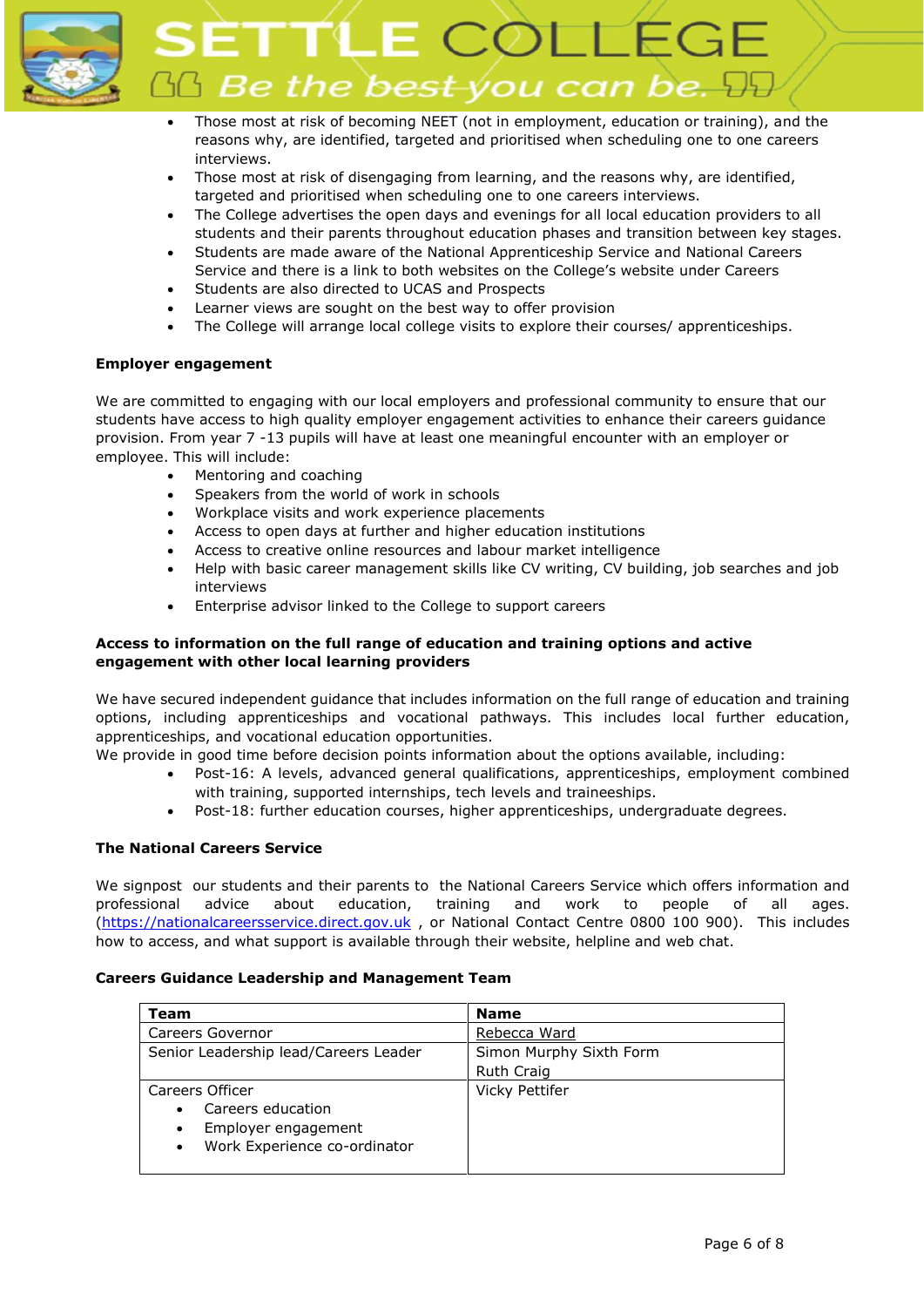

ETTLE COLLI  $\Delta$  Be the best you can be.

# **The Careers Guidance leadership and management team are responsible for:**

- The Careers Guidance action plan, developed each year and which is linked to the College Improvement Plan
- Careers Guidance Training needs analysis and keeping a record of training
- The Careers Guidance budget allocation and management
- The management and co-ordination of the various aspects of Careers Guidance
- Ensuring there is an appropriate provision of Careers Guidance activities across all key stages to meet the full range of student needs and abilities
- Enabling students to have access to career resources and drop in careers sessions, and a careers section on the College's website
- Ensuring that all safeguarding arrangements, including risk assessments, are in place and monitored for careers guidance activities ( ref Child Protection policy, Staff Behaviour Policy, North Yorkshire Safeguarding audit, North Yorkshire Guidance for Educational Visits)
- Assessment, Monitoring and Evaluation of the Careers Guidance provision
- Liaison with parents/carers and partners (e.g. commissioned IAG providers, local learning providers, Local Authority, local Employers and business community, NYBEP )
- Updating the College's Careers Guidance policy and information on the College's website
- Providing regular updates to the Governors

## **Assessment of student progress :**

•

Assessment is aligned to our College's teaching, learning and assessment policy. There are Systems in place to effectively track students' progress through our Careers Guidance provision.

Assessment in Careers Guidance includes opportunities for:

- Assessment for Learning (formative assessment) regular assessment of students' progress against the intended learning outcomes of our range of Careers Guidance activities to ensure that students are making expected progress, to provide feedback for students on how to improve, and to inform planning for subsequent Careers Guidance activities and units of work in the Careers Education programme in PD and subject cross-curricular delivery.
- Assessment of Learning (summative assessment) assessment, recording and reporting of students' progress through our Careers Guidance provision including a range of formal assessment opportunities, student action plans, journals/diaries, review meetings. Progress in Careers Guidance is reported to parents through our College reporting systems and meetings with parents.

## **Monitoring of Careers Guidance Provision:**

Provision is monitored through a range of processes including

- Careers activity observations (PRCE lessons)
- Feedback discussions with focus groups of students
- All students have a passport to careers  $-$  Years  $7 11$
- Gatsby Benchmark Analysis

## **Equalities:**

The College consciously works to prevent all forms of stereotyping in the advice and guidance we provide, to ensure that boys and girls from all backgrounds and diversity groups consider the widest possible range of careers, including those that are often portrayed as primarily for one or other of the sexes.

## **Evaluating the effectiveness of our Careers Guidance:**

The effectiveness of guidance activities is evaluated through

• attainment and achievement key indicators